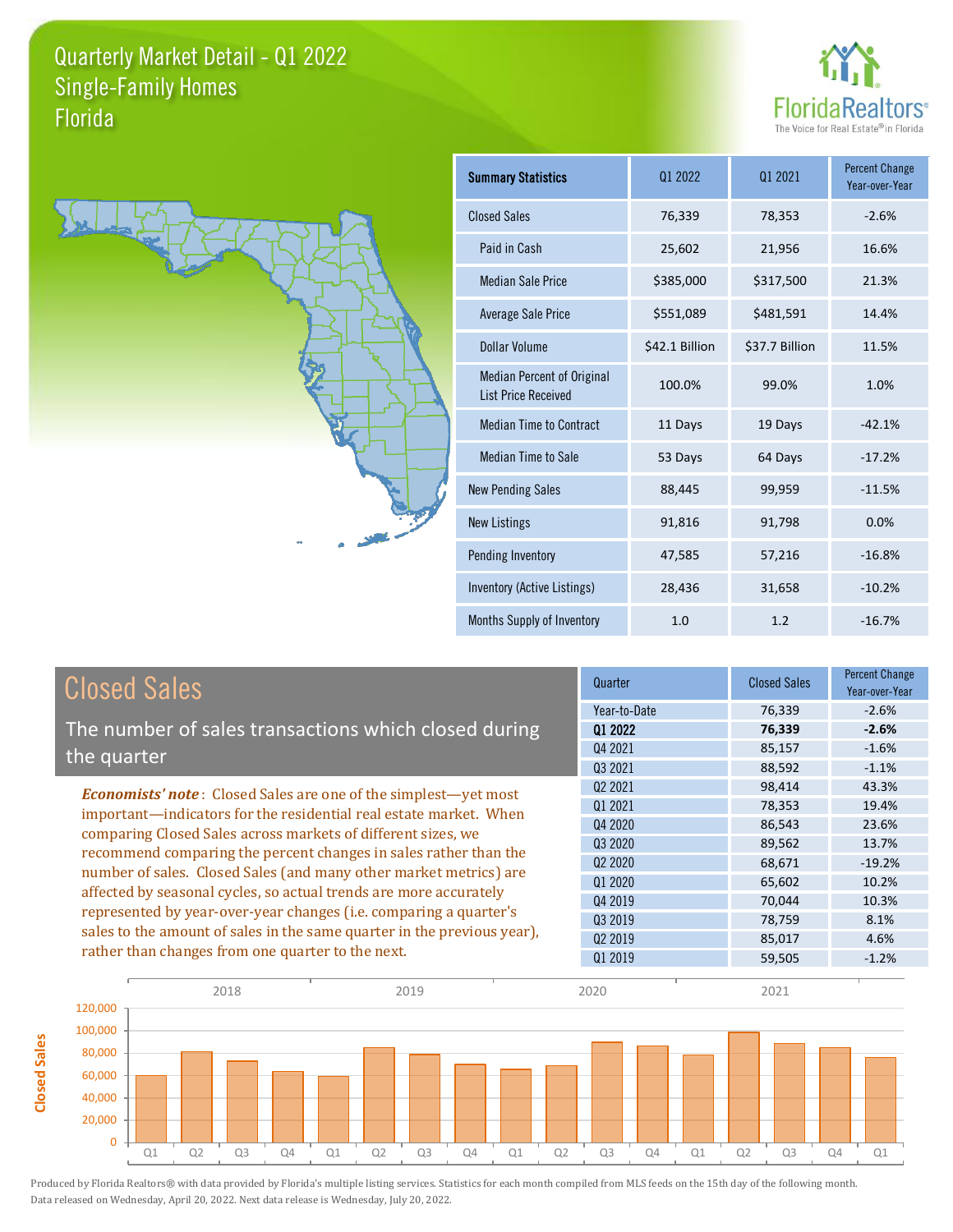

| Cash Sales                                                                     | Quarter      | <b>Cash Sales</b> | <b>Percent Change</b><br>Year-over-Year |
|--------------------------------------------------------------------------------|--------------|-------------------|-----------------------------------------|
|                                                                                | Year-to-Date | 25,602            | 16.6%                                   |
| The number of Closed Sales during the quarter in                               | 01 2022      | 25,602            | 16.6%                                   |
|                                                                                | Q4 2021      | 25,966            | 31.2%                                   |
| which buyers exclusively paid in cash                                          | 03 2021      | 26,808            | 45.5%                                   |
|                                                                                | 02 2021      | 29,921            | 130.7%                                  |
|                                                                                | 01 2021      | 21,956            | 28.1%                                   |
| <b>Economists' note:</b> Cash Sales can be a useful indicator of the extent to | Q4 2020      | 19,794            | 14.8%                                   |
| which investors are participating in the market. Why? Investors are            | 03 2020      | 18,420            | 1.7%                                    |
| far more likely to have the funds to purchase a home available up front,       | 02 2020      | 12,967            | $-35.1%$                                |
| whereas the typical homebuyer requires a mortgage or some other                | 01 2020      | 17,141            | 6.6%                                    |
| form of financing. There are, of course, many possible exceptions, so          | 04 2019      | 17,236            | 4.5%                                    |
| this statistic should be interpreted with care.                                | 03 2019      | 18,118            | $-0.6%$                                 |
|                                                                                | 02 2019      | 19,968            | $-1.8%$                                 |



# Cash Sales as a Percentage of Closed Sales

The percentage of Closed Sales during the quarter which were Cash Sales

*Economists' note* : This statistic is simply another way of viewing Cash Sales. The remaining percentages of Closed Sales (i.e. those not paid fully in cash) each quarter involved some sort of financing, such as mortgages, owner/seller financing, assumed loans, etc.



Q1 2019 16,086 -6.7%

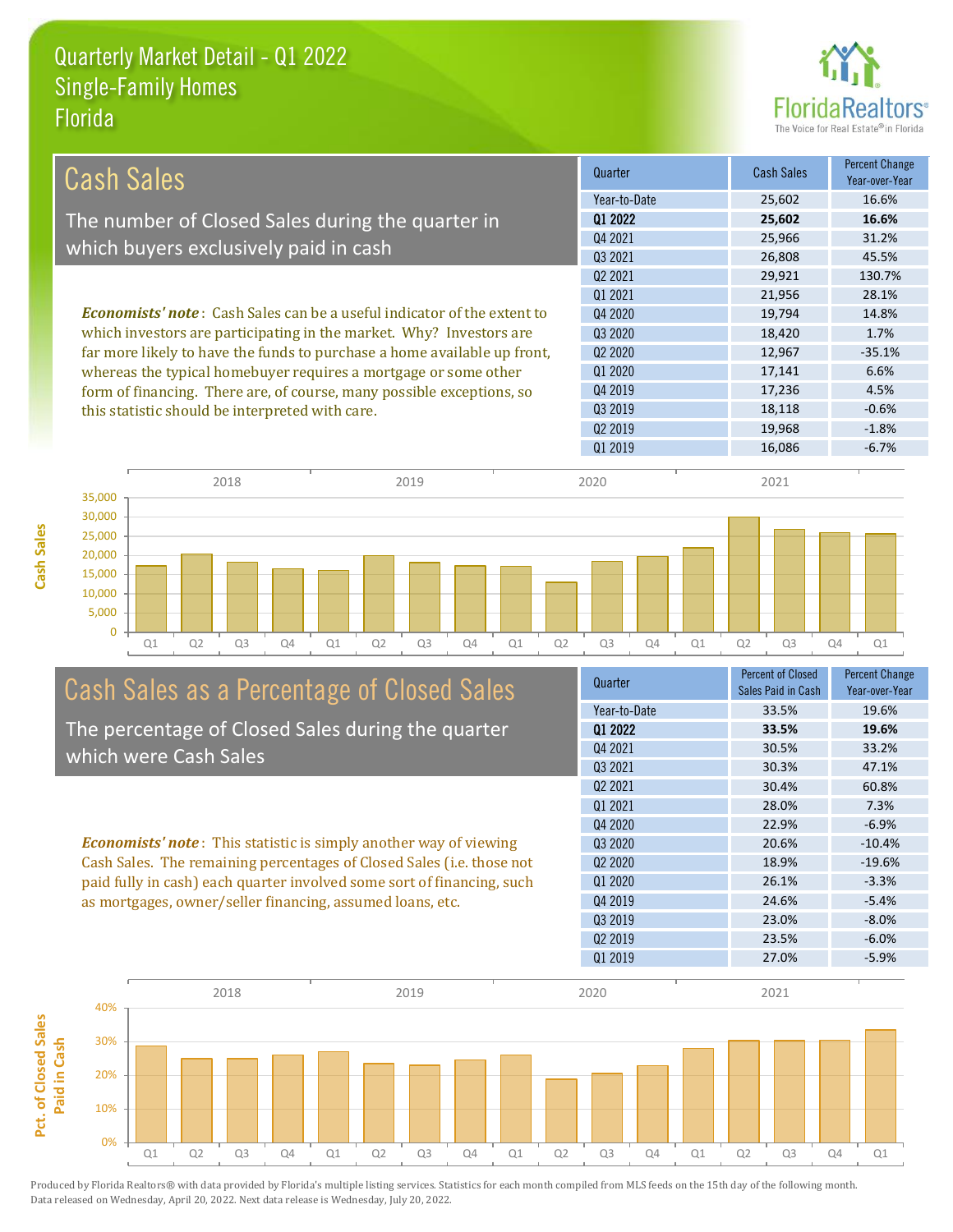

| <b>Median Sale Price</b>                                                  | Quarter                         | <b>Median Sale Price</b> | <b>Percent Change</b><br>Year-over-Year |
|---------------------------------------------------------------------------|---------------------------------|--------------------------|-----------------------------------------|
|                                                                           | Year-to-Date                    | \$385,000                | 21.3%                                   |
| The median sale price reported for the quarter (i.e.                      | Q1 2022                         | \$385,000                | 21.3%                                   |
|                                                                           | Q4 2021                         | \$365,000                | 19.3%                                   |
| 50% of sales were above and 50% of sales were below)                      | Q3 2021                         | \$355,000                | 18.4%                                   |
|                                                                           | Q <sub>2</sub> 2021             | \$345,000                | 24.3%                                   |
| <b>Economists' note</b> : Median Sale Price is our preferred summary      | Q1 2021                         | \$317,500                | 17.6%                                   |
| statistic for price activity because, unlike Average Sale Price, Median   | Q4 2020                         | \$306,000                | 14.6%                                   |
| Sale Price is not sensitive to high sale prices for small numbers of      | Q3 2020                         | \$299,900                | 13.2%                                   |
| homes that may not be characteristic of the market area. Keep in mind     | Q <sub>2</sub> 20 <sub>20</sub> | \$277,500                | 4.7%                                    |
| that median price trends over time are not always solely caused by        | Q1 2020                         | \$270,000                | 6.7%                                    |
| changes in the general value of local real estate. Median sale price only | Q4 2019                         | \$267,000                | 4.7%                                    |
| reflects the values of the homes that sold each quarter, and the mix of   | Q3 2019                         | \$265,000                | 3.9%                                    |
| the types of homes that sell can change over time.                        | Q <sub>2</sub> 2019             | \$265,000                | 3.3%                                    |
|                                                                           | Q1 2019                         | \$253,000                | 2.0%                                    |
|                                                                           |                                 |                          |                                         |
| 2018<br>2019                                                              | 2020                            | 2021                     |                                         |
| \$500K                                                                    |                                 |                          |                                         |
| \$400K                                                                    |                                 |                          |                                         |

Q1 Q2 Q3 Q4 Q1 Q2 Q3 Q4 Q1 Q2 Q3 Q4 Q1 Q2 Q3 Q4 Q1



\$0K \$100K \$200K \$300K

The average sale price reported for the quarter (i.e. total sales in dollars divided by the number of sales)

*Economists' note* : Usually, we prefer Median Sale Price over Average Sale Price as a summary statistic for home prices. However, Average Sale Price does have its uses—particularly when it is analyzed alongside the Median Sale Price. For one, the relative difference between the two statistics can provide some insight into the market for higher-end homes in an area.

| Quarter                         | <b>Average Sale Price</b> | <b>Percent Change</b><br>Year-over-Year |
|---------------------------------|---------------------------|-----------------------------------------|
| Year-to-Date                    | \$551,089                 | 14.4%                                   |
| 01 2022                         | \$551,089                 | 14.4%                                   |
| Q4 2021                         | \$514,548                 | 16.5%                                   |
| Q3 2021                         | \$495,086                 | 19.6%                                   |
| Q2 2021                         | \$524,760                 | 42.2%                                   |
| Q1 2021                         | \$481,591                 | 31.7%                                   |
| Q4 2020                         | \$441,645                 | 27.6%                                   |
| Q3 2020                         | \$413,795                 | 19.8%                                   |
| Q <sub>2</sub> 20 <sub>20</sub> | \$368,911                 | 4.3%                                    |
| Q1 2020                         | \$365,765                 | 7.9%                                    |
| Q4 2019                         | \$346,204                 | 4.4%                                    |
| Q3 2019                         | \$345,395                 | 4.8%                                    |
| Q <sub>2</sub> 2019             | \$353,621                 | 0.7%                                    |
| Q1 2019                         | \$338,991                 | $-0.2%$                                 |



**Average Sale Price**

**Average Sale Price**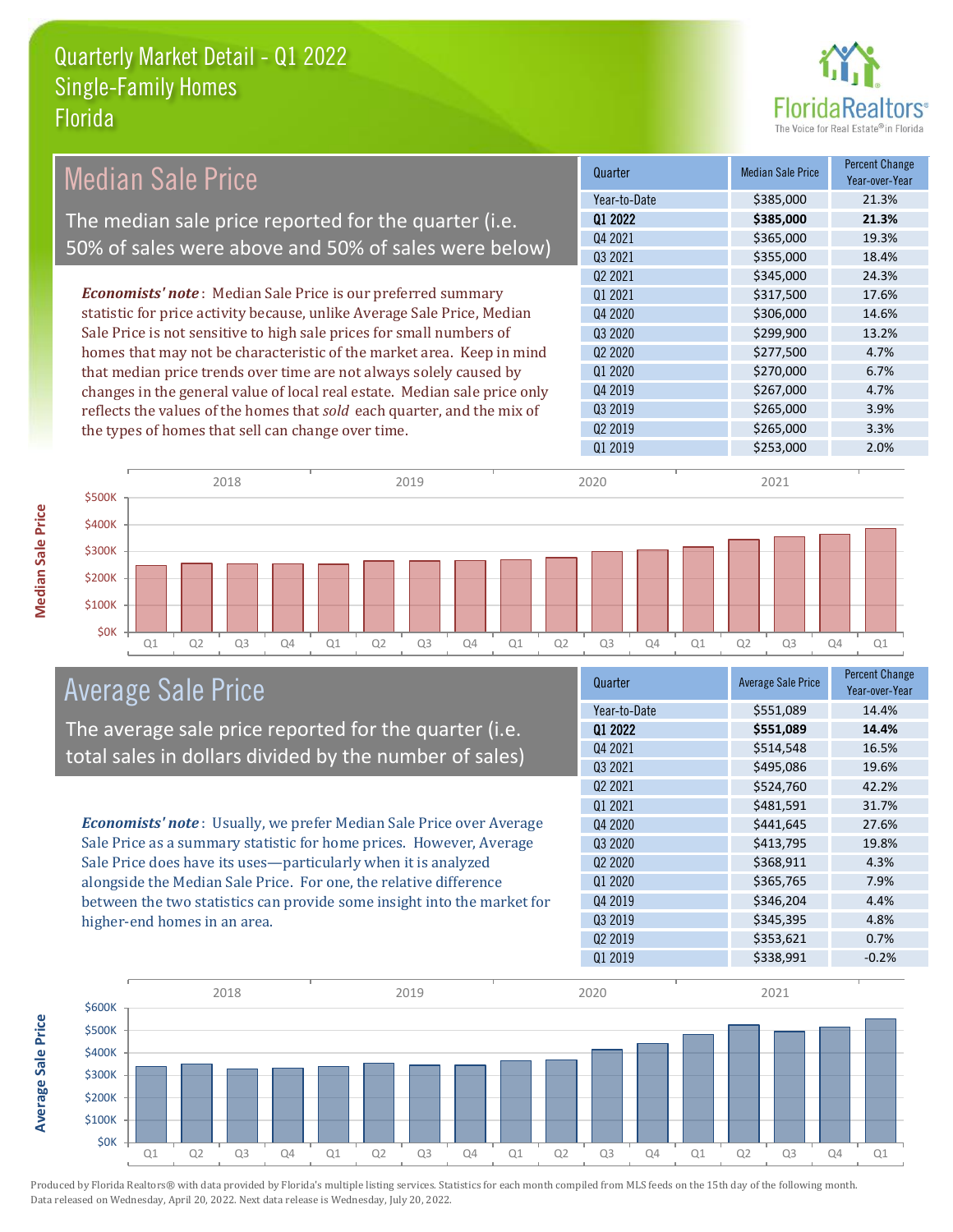

| Dollar Volume                                                                | Quarter             | <b>Dollar Volume</b> | <b>Percent Change</b><br>Year-over-Year |
|------------------------------------------------------------------------------|---------------------|----------------------|-----------------------------------------|
|                                                                              | Year-to-Date        | \$42.1 Billion       | 11.5%                                   |
| The sum of the sale prices for all sales which closed                        | 01 2022             | \$42.1 Billion       | 11.5%                                   |
|                                                                              | Q4 2021             | \$43.8 Billion       | 14.6%                                   |
| during the quarter                                                           | Q3 2021             | \$43.9 Billion       | 18.3%                                   |
|                                                                              | Q <sub>2</sub> 2021 | \$51.6 Billion       | 103.9%                                  |
| <b>Economists' note</b> : Dollar Volume is simply the sum of all sale prices | Q1 2021             | \$37.7 Billion       | 57.3%                                   |
| in a given time period, and can quickly be calculated by multiplying         | Q4 2020             | \$38.2 Billion       | 57.6%                                   |
| Closed Sales by Average Sale Price. It is a strong indicator of the health   | Q3 2020             | \$37.1 Billion       | 36.2%                                   |
| of the real estate industry in a market, and is of particular interest to    | Q <sub>2</sub> 2020 | \$25.3 Billion       | $-15.7%$                                |
| real estate professionals, investors, analysts, and government agencies.     | Q1 2020             | \$24.0 Billion       | 19.0%                                   |
| Potential home sellers and home buyers, on the other hand, will likely       | Q4 2019             | \$24.2 Billion       | 15.1%                                   |
| be better served by paying attention to trends in the two components         | Q3 2019             | \$27.2 Billion       | 13.4%                                   |

Q1 Q2 Q3 Q4 Q1 Q2 Q3 Q4 Q1 Q2 Q3 Q4 Q1 Q2 Q3 Q4 Q1 2018 2019 2020 2021 \$0 \$10 B \$20 B \$30 B \$40 B \$50 B \$60 B

### Median Percent of Original List Price Received

The median of the sale price (as a percentage of the original list

*Economists' note* : The Median Percent of Original List Price Received is useful as an indicator of market recovery, since it typically rises as buyers realize that the market may be moving away from them and they need to match the selling price (or better it) in order to get a contract on the house. This is usually the last measure to indicate a market has shifted from down to up, so it is what we would call a *lagging* indicator.

| <b>List Price Received</b><br>Year-over-Year<br>100.0%<br>1.0%<br>Year-to-Date<br>01 2022<br>100.0%<br>1.0%<br>04 2021<br>100.0%<br>1.6%<br>03 2021<br>100.0%<br>2.2%<br>02 2021<br>100.0%<br>2.8%<br>01 2021<br>99.0%<br>2.3%<br>Q4 2020<br>1.8%<br>98.4%<br>Q3 2020<br>1.0%<br>97.8%<br>Q <sub>2</sub> 20 <sub>20</sub><br>97.3%<br>0.7%<br>01 2020<br>96.8%<br>0.8%<br>Q4 2019<br>96.7%<br>0.5%<br>03 2019<br>96.8%<br>0.2%<br>Q <sub>2</sub> 2019<br>$-0.1%$<br>96.6%<br>Q1 2019<br>96.0%<br>$-0.3%$ | Quarter | Med. Pct. of Orig. | <b>Percent Change</b> |
|----------------------------------------------------------------------------------------------------------------------------------------------------------------------------------------------------------------------------------------------------------------------------------------------------------------------------------------------------------------------------------------------------------------------------------------------------------------------------------------------------------|---------|--------------------|-----------------------|
|                                                                                                                                                                                                                                                                                                                                                                                                                                                                                                          |         |                    |                       |
|                                                                                                                                                                                                                                                                                                                                                                                                                                                                                                          |         |                    |                       |
|                                                                                                                                                                                                                                                                                                                                                                                                                                                                                                          |         |                    |                       |
|                                                                                                                                                                                                                                                                                                                                                                                                                                                                                                          |         |                    |                       |
|                                                                                                                                                                                                                                                                                                                                                                                                                                                                                                          |         |                    |                       |
|                                                                                                                                                                                                                                                                                                                                                                                                                                                                                                          |         |                    |                       |
|                                                                                                                                                                                                                                                                                                                                                                                                                                                                                                          |         |                    |                       |
|                                                                                                                                                                                                                                                                                                                                                                                                                                                                                                          |         |                    |                       |
|                                                                                                                                                                                                                                                                                                                                                                                                                                                                                                          |         |                    |                       |
|                                                                                                                                                                                                                                                                                                                                                                                                                                                                                                          |         |                    |                       |
|                                                                                                                                                                                                                                                                                                                                                                                                                                                                                                          |         |                    |                       |
|                                                                                                                                                                                                                                                                                                                                                                                                                                                                                                          |         |                    |                       |
|                                                                                                                                                                                                                                                                                                                                                                                                                                                                                                          |         |                    |                       |
|                                                                                                                                                                                                                                                                                                                                                                                                                                                                                                          |         |                    |                       |
|                                                                                                                                                                                                                                                                                                                                                                                                                                                                                                          |         |                    |                       |

Q1 2019 **S20.2 Billion** -1.4%

Q2 2019 \$30.1 Billion 5.3%



**Dollar Volume**

Dollar Volume

**Med. Pct. of Orig.** 

Med. Pct. of Orig.

price) across all properties selling during the quarter

of Dollar Volume (i.e. sales and prices) individually.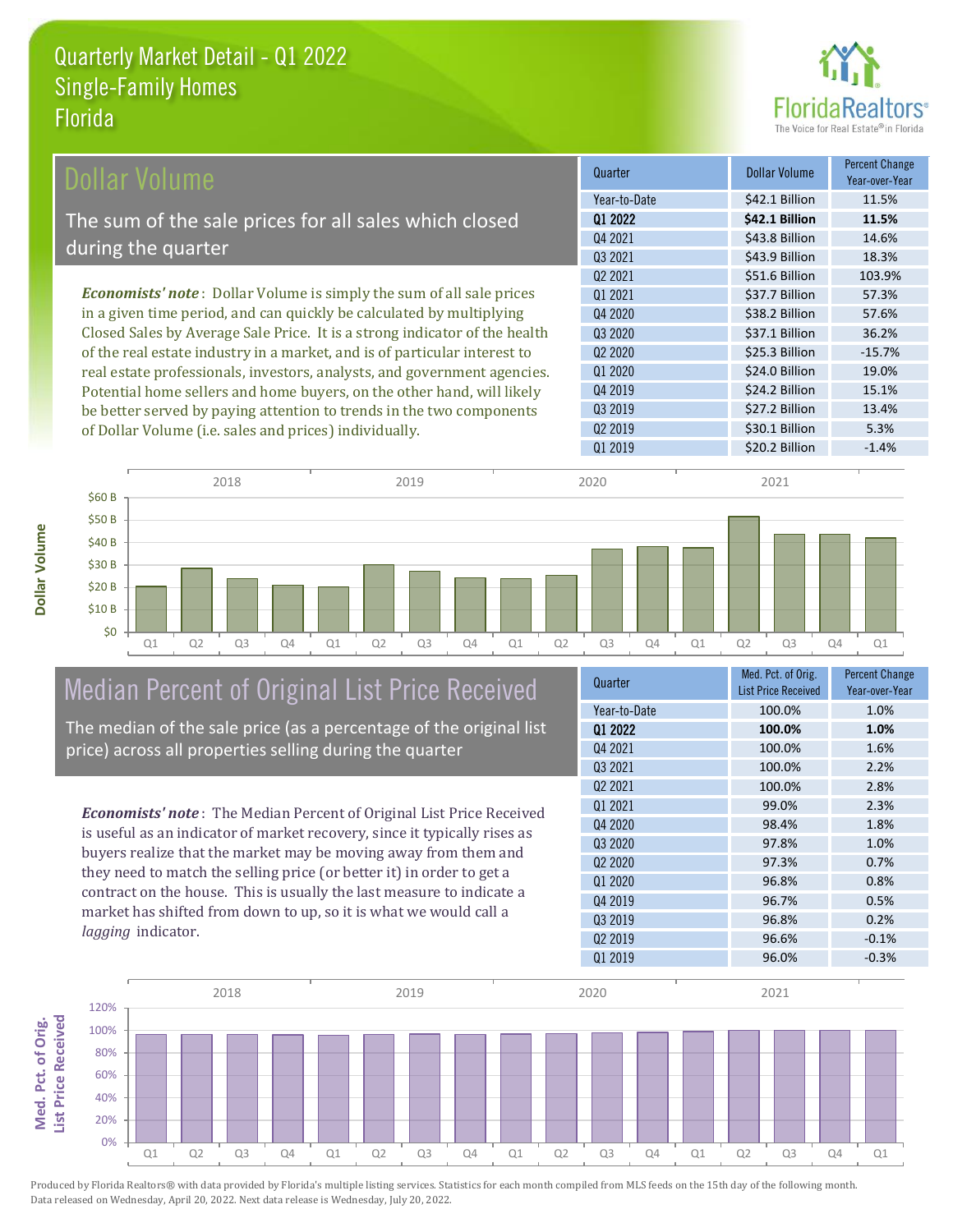

#### **Current Median Time to** Contract Percent Change Q3 2021 *Economists' note* : Like Time to Sale, Time to Contract is a measure of the length of the home selling process calculated for sales which closed during the quarter. The difference is that Time to Contract measures the number of days between the initial listing of a property and the Median Time to Contract The median number of days between the listing date and contract date for all Closed Sales during the quarter

signing of the contract which eventually led to the closing of the sale. When the gap between Median Time to Contract and Median Time to Sale grows, it is usually a sign of longer closing times and/or declining numbers of cash sales.

| uuallol                         | Contract | Year-over-Year |
|---------------------------------|----------|----------------|
| Year-to-Date                    | 11 Days  | $-42.1%$       |
| 01 2022                         | 11 Days  | $-42.1%$       |
| Q4 2021                         | 12 Days  | $-40.0%$       |
| 03 2021                         | 10 Days  | $-65.5%$       |
| Q2 2021                         | 9 Days   | $-75.7%$       |
| 01 2021                         | 19 Days  | $-55.8%$       |
| Q4 2020                         | 20 Days  | $-48.7%$       |
| 03 20 20                        | 29 Days  | $-23.7%$       |
| Q <sub>2</sub> 20 <sub>20</sub> | 37 Days  | $-9.8%$        |
| 01 2020                         | 43 Days  | $-15.7%$       |
| Q4 2019                         | 39 Days  | $-4.9%$        |
| Q3 2019                         | 38 Days  | 2.7%           |
| Q <sub>2</sub> 2019             | 41 Days  | 17.1%          |
| Q1 2019                         | 51 Days  | 13.3%          |

### Median Time to Sale

**Median Time to Contract**

**Median Time to** 

The median number of days between the listing date and closing date for all Closed Sales during the quarter

*Economists' note* : Time to Sale is a measure of the length of the home selling process, calculated as the number of days between the initial listing of a property and the closing of the sale. *Median* Time to Sale is the amount of time the "middle" property selling this month was on the market. That is, 50% of homes selling this month took *less* time to sell, and 50% of homes took *more* time to sell. Median Time to Sale gives a more accurate picture than Average Time to Sale, which can be skewed upward by small numbers of properties taking an abnormally long time to sell.

| Quarter                         | <b>Median Time to Sale</b> | Percent Change<br>Year-over-Year |
|---------------------------------|----------------------------|----------------------------------|
| Year-to-Date                    | 53 Days                    | $-17.2%$                         |
| 01 2022                         | 53 Days                    | $-17.2%$                         |
| Q4 2021                         | 54 Days                    | $-18.2%$                         |
| 03 2021                         | 52 Days                    | $-28.8%$                         |
| Q <sub>2</sub> 2021             | 53 Days                    | $-35.4%$                         |
| Q1 2021                         | 64 Days                    | $-26.4%$                         |
| Q4 2020                         | 66 Days                    | $-18.5%$                         |
| Q3 2020                         | 73 Days                    | $-8.8%$                          |
| Q <sub>2</sub> 20 <sub>20</sub> | 82 Days                    | $-2.4%$                          |
| 01 2020                         | 87 Days                    | $-7.4%$                          |
| Q4 2019                         | 81 Days                    | $-2.4%$                          |
| Q3 2019                         | 80 Days                    | 1.3%                             |
| Q <sub>2</sub> 2019             | 84 Days                    | 6.3%                             |
| Q1 2019                         | 94 Days                    | 6.8%                             |
|                                 |                            |                                  |



Q1 Q2 Q3 Q4 Q1 Q2 Q3 Q4 Q1 Q2 Q3 Q4 Q1 Q2 Q3 Q4 Q1

2018 2019 2020 2021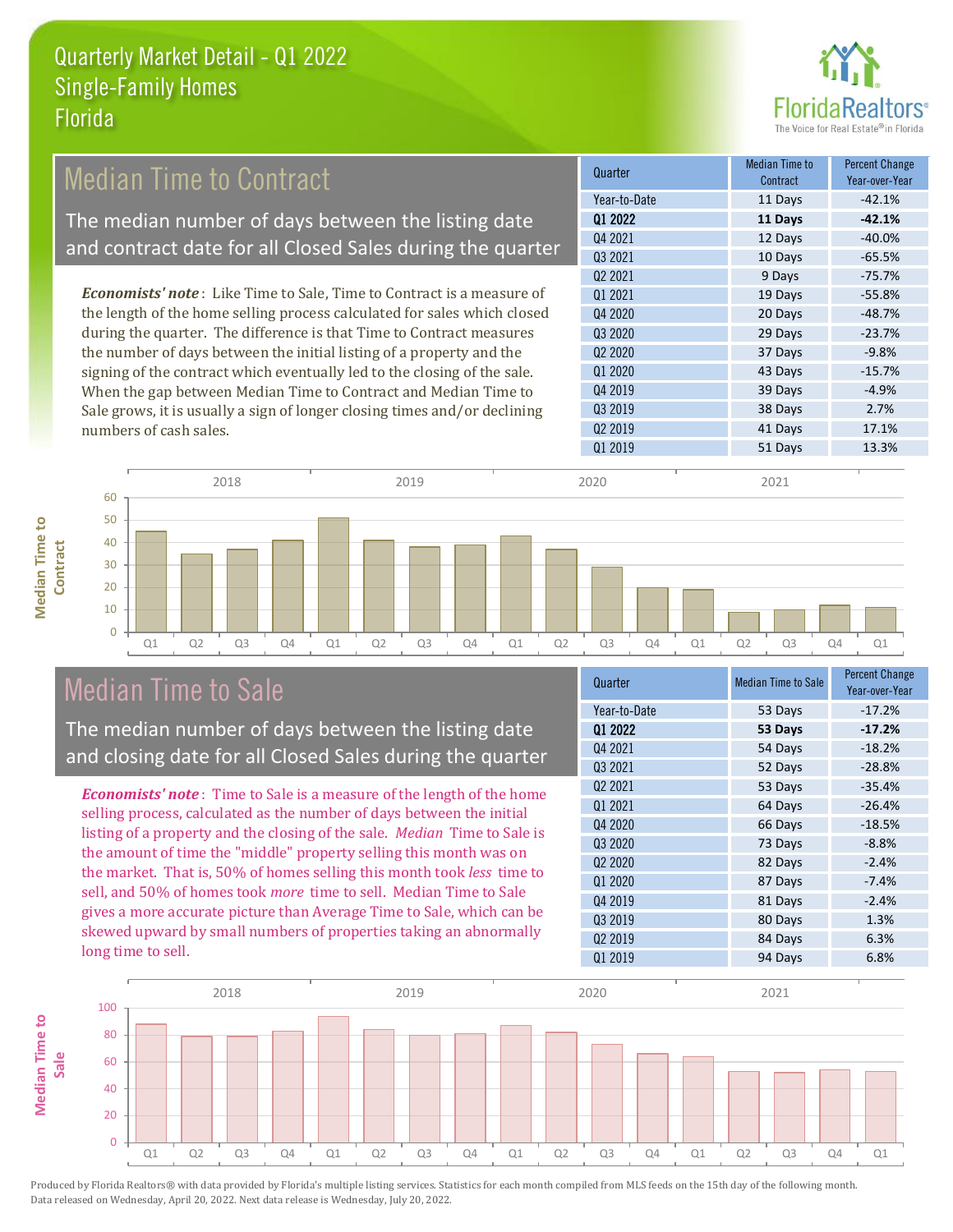

| <b>New Pending Sales</b>                                                      | Quarter             | <b>New Pending Sales</b> | <b>Percent Change</b><br>Year-over-Year |
|-------------------------------------------------------------------------------|---------------------|--------------------------|-----------------------------------------|
|                                                                               | Year-to-Date        | 88,445                   | $-11.5%$                                |
| The number of listed properties that went under                               | 01 2022             | 88,445                   | $-11.5%$                                |
|                                                                               | Q4 2021             | 81,657                   | $-2.1%$                                 |
| contract during the quarter                                                   | 03 2021             | 88,920                   | $-8.4%$                                 |
|                                                                               | 02 2021             | 97,300                   | 12.0%                                   |
| <b>Economists' note:</b> Because of the typical length of time it takes for a | 01 2021             | 99,959                   | 24.2%                                   |
| sale to close, economists consider Pending Sales to be a decent               | Q4 2020             | 83,424                   | 22.2%                                   |
| indicator of potential future Closed Sales. It is important to bear in        | 03 2020             | 97,109                   | 24.0%                                   |
| mind, however, that not all Pending Sales will be closed successfully.        | Q <sub>2</sub> 2020 | 86,859                   | $-4.1%$                                 |
| So, the effectiveness of Pending Sales as a future indicator of Closed        | Q1 2020             | 80,508                   | $-1.0%$                                 |
| Sales is susceptible to changes in market conditions such as the              | Q4 2019             | 68,260                   | 11.9%                                   |
| availability of financing for homebuyers and the inventory of                 | Q3 2019             | 78,287                   | 4.4%                                    |
| distressed properties for sale.                                               | Q <sub>2</sub> 2019 | 90,593                   | 4.8%                                    |
|                                                                               | 01 2019             | 81,361                   | 0.3%                                    |



## New Listings

The number of properties put onto the market during the quarter

*Economists' note* : New Listings tend to rise in delayed response to increasing prices, so they are often seen as a lagging indicator of market health. As prices rise, potential sellers raise their estimations of value—and in the most recent cycle, rising prices have freed up many potential sellers who were previously underwater on their mortgages. Note that in our calculations, we take care to not include properties that were recently taken off the market and quickly relisted, since these are not really *new* listings.

| Quarter                         | <b>New Listings</b> | Percent Change<br>Year-over-Year |
|---------------------------------|---------------------|----------------------------------|
| Year-to-Date                    | 91,816              | 0.0%                             |
| Q1 2022                         | 91,816              | 0.0%                             |
| Q4 2021                         | 81,377              | $-0.7%$                          |
| 03 2021                         | 99,666              | 8.3%                             |
| Q2 2021                         | 104,902             | 24.2%                            |
| 01 2021                         | 91,798              | $-2.5%$                          |
| Q4 2020                         | 81,954              | 3.5%                             |
| 03 2020                         | 92,018              | 4.1%                             |
| Q <sub>2</sub> 20 <sub>20</sub> | 84,450              | $-12.9%$                         |
| 01 2020                         | 94,135              | $-4.1%$                          |
| Q4 2019                         | 79,219              | 0.5%                             |
| Q3 2019                         | 88,399              | $-1.5%$                          |
| Q <sub>2</sub> 2019             | 96,984              | $-2.2%$                          |
| 01 2019                         | 98,159              | 0.6%                             |



Produced by Florida Realtors® with data provided by Florida's multiple listing services. Statistics for each month compiled from MLS feeds on the 15th day of the following month. Data released on Wednesday, April 20, 2022. Next data release is Wednesday, July 20, 2022.

**New Listings**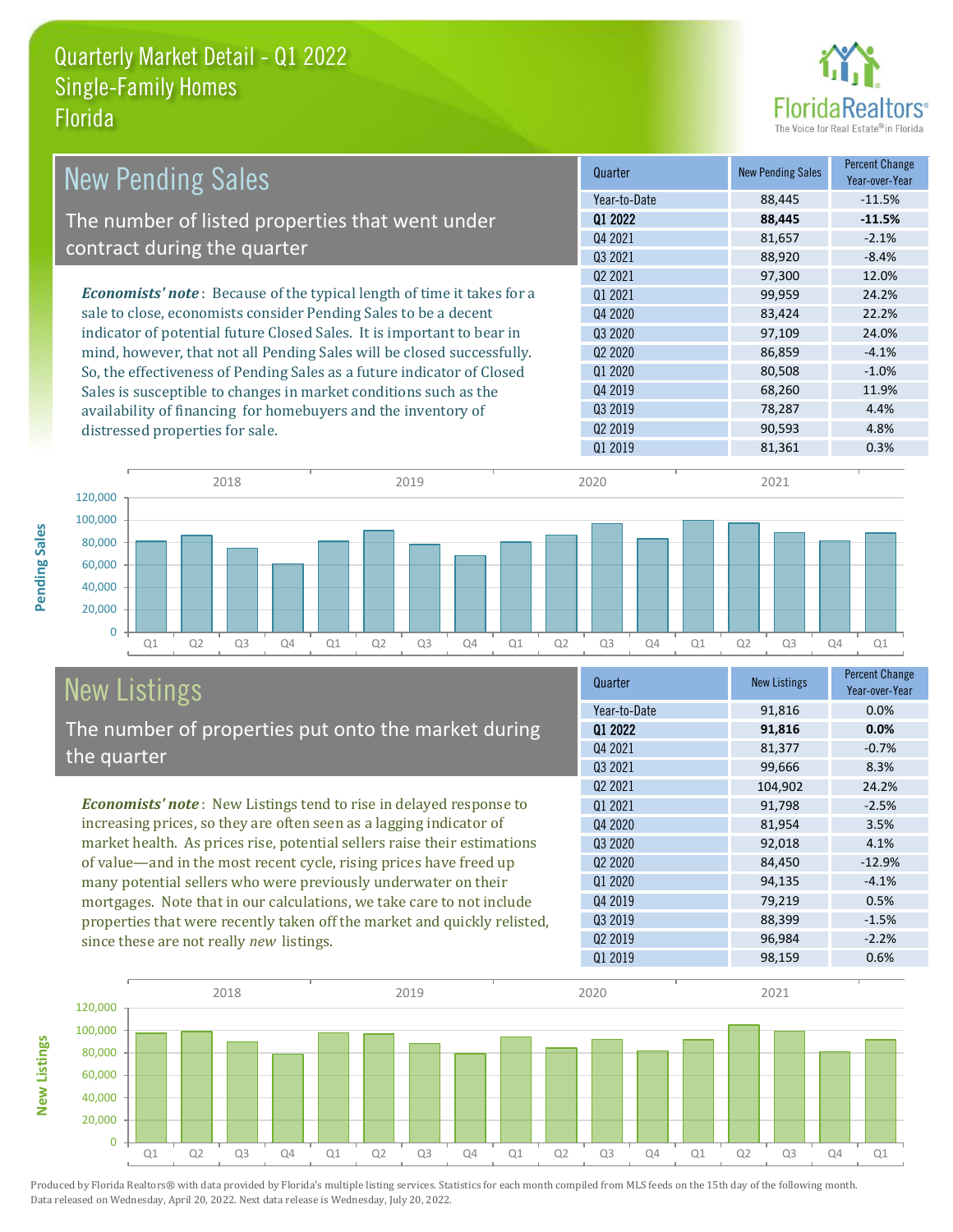

| <b>Inventory (Active Listings)</b>                                           | Quarter             | Inventory | <b>Percent Change</b><br>Year-over-Year |
|------------------------------------------------------------------------------|---------------------|-----------|-----------------------------------------|
|                                                                              | YTD (Monthly Avg)   | 27,749    | $-22.7%$                                |
| The number of property listings active at the end of                         | 01 2022             | 28,436    | $-10.2%$                                |
|                                                                              | Q4 2021             | 30,344    | $-33.7%$                                |
| the quarter                                                                  | 03 2021             | 37,781    | $-29.2%$                                |
|                                                                              | Q <sub>2</sub> 2021 | 32,835    | $-49.8%$                                |
| <b>Economists' note</b> : There are a number of ways to define and calculate | 01 2021             | 31,658    | $-62.1%$                                |
| Inventory. Our method is to simply count the number of active listings       | Q4 2020             | 45,749    | $-44.1%$                                |
| on the last day of the quarter, and hold this number to compare with         | Q3 2020             | 53,392    | $-37.4%$                                |
| the same quarter the following year. Inventory rises when New                | Q <sub>2</sub> 2020 | 65,471    | $-27.4%$                                |
| Listings are outpacing the number of listings that go off-market             | Q1 2020             | 83,614    | $-14.0%$                                |
| (regardless of whether they actually sell). Likewise, it falls when New      | Q4 2019             | 81,822    | $-12.3%$                                |
| Listings aren't keeping up with the rate at which homes are going off-       | Q3 2019             | 85,238    | $-5.7%$                                 |

Q1 Q2 Q3 Q4 Q1 Q2 Q3 Q4 Q1 Q2 Q3 Q4 Q1 Q2 Q3 Q4 Q1  $\Omega$ 20,000 40,000 60,000 80,000 100,000 120,000 2018 2019 2020 2021

### Months Supply of Inventory

market.

**Inventory**

An estimate of the number of months it will take to deplete the current Inventory given recent sales rates

Listings aren't keeping up with the rate at which homes are going off-

*Economists' note* : MSI is a useful indicator of market conditions. The benchmark for a balanced market (favoring neither buyer nor seller) is 5.5 months of inventory. Anything higher is traditionally a buyers' market, and anything lower is a sellers' market. There is no single accepted way of calculating MSI. A common method is to divide current Inventory by the most recent month's Closed Sales count, but this count is a usually poor predictor of future Closed Sales due to seasonal cycles. To eliminate seasonal effects, we use the 12-month average of monthly Closed Sales instead.

| Quarter             | <b>Months Supply</b> | <b>Percent Change</b><br>Year-over-Year |
|---------------------|----------------------|-----------------------------------------|
| YTD (Monthly Avg)   | 1.0                  | $-28.6%$                                |
| 01 2022             | 1.0                  | $-16.7%$                                |
| Q4 2021             | 1.0                  | $-44.4%$                                |
| 03 2021             | 1.3                  | $-40.9%$                                |
| Q <sub>2</sub> 2021 | 1.1                  | $-60.7%$                                |
| 01 2021             | 1.2                  | $-64.7%$                                |
| Q4 2020             | 1.8                  | $-45.5%$                                |
| Q3 2020             | 2.2                  | $-38.9%$                                |
| 02 2020             | 2.8                  | $-28.2%$                                |
| 01 2020             | 3.4                  | $-19.0%$                                |
| Q4 2019             | 3.3                  | $-17.5%$                                |
| Q3 2019             | 3.6                  | $-7.7%$                                 |
| Q <sub>2</sub> 2019 | 3.9                  | 0.0%                                    |
| Q1 2019             | 4.2                  | 7.7%                                    |

Q1 2019 97,195 97,195

Q2 2019 90,193 2.0%

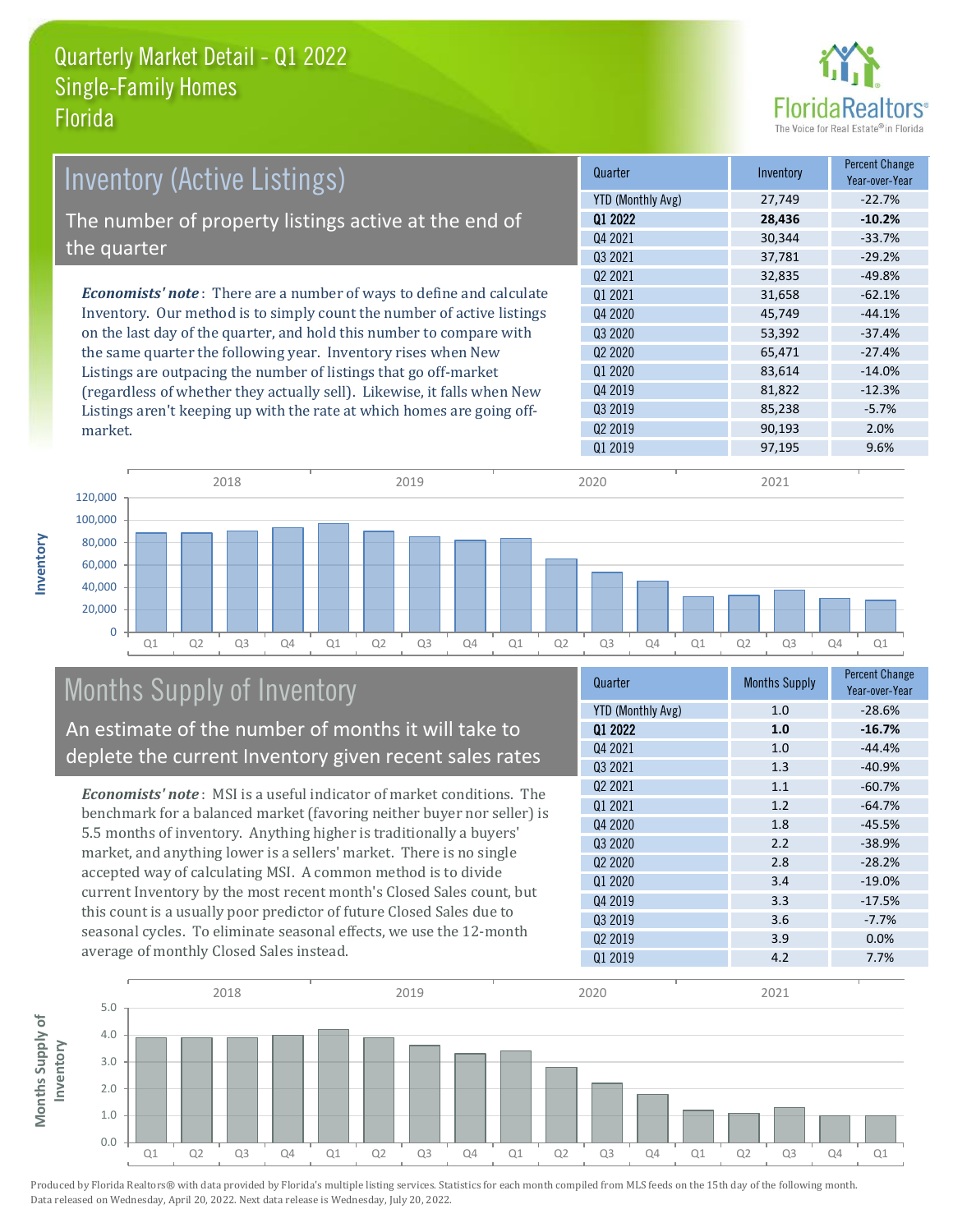

### Closed Sales by Sale Price

The number of sales transactions which closed during the quarter

*Economists' note:* Closed Sales are one of the simplest—yet most important—indicators for the residential real estate market. When comparing Closed Sales across markets of different sizes, we recommend comparing the percent changes in sales rather than the number of sales. Closed Sales (and many other market metrics) are affected by seasonal cycles, so actual trends are more accurately represented by year-over-year changes (i.e. comparing a quarter's sales to the amount of sales in the same quarter in the previous year), rather than changes from one quarter to the next.





# Median Time to Contract by Sale Price The median number of days between the listing date

*Economists' note* : Like Time to Sale, Time to Contract is a measure of Sale grows, it is usually a sign of longer closing times and/or declining numbers of cash sales.

| <b>Sale Price</b>     | <b>Median Time to</b><br>Contract | <b>Percent Change</b><br>Year-over-Year |
|-----------------------|-----------------------------------|-----------------------------------------|
| Less than \$50,000    | 26 Days                           | 23.8%                                   |
| \$50,000 - \$99,999   | 16 Days                           | $-23.8%$                                |
| $$100,000 - $149,999$ | 21 Days                           | 23.5%                                   |
| \$150,000 - \$199,999 | 14 Days                           | $-12.5%$                                |
| \$200,000 - \$249,999 | 11 Days                           | $-26.7%$                                |
| \$250,000 - \$299,999 | 10 Days                           | $-37.5%$                                |
| \$300,000 - \$399,999 | 10 Days                           | $-37.5%$                                |
| \$400,000 - \$599,999 | 11 Days                           | $-42.1%$                                |
| \$600,000 - \$999,999 | 12 Days                           | $-63.6%$                                |
| \$1,000,000 or more   | 22 Days                           | $-66.7%$                                |



**Closed Sales**

and contract date for all Closed Sales during the quarter

the length of the home selling process calculated for sales which closed during the quarter. The difference is that Time to Contract measures the number of days between the initial listing of a property and the signing of the contract which eventually led to the closing of the sale. When the gap between Median Time to Contract and Median Time to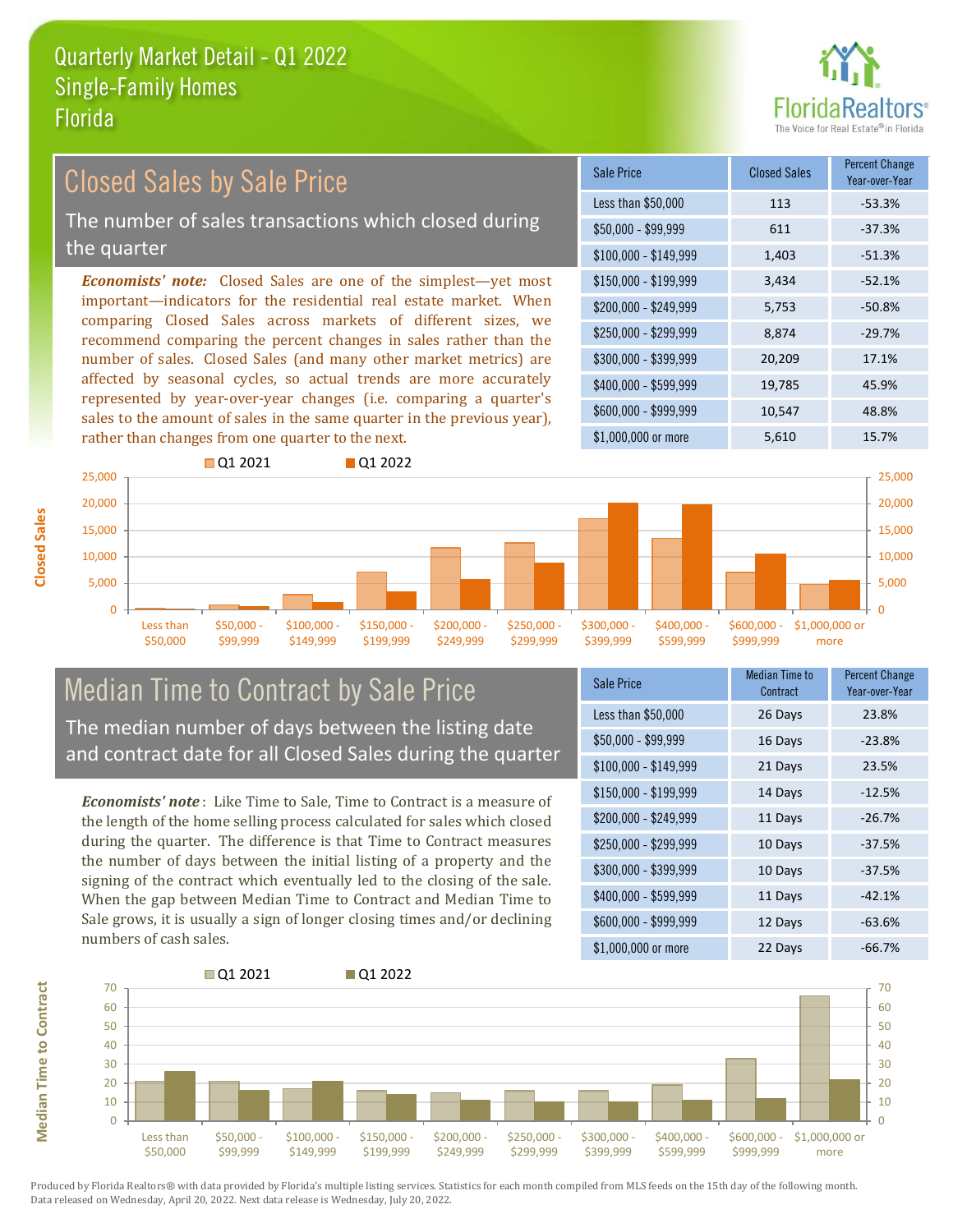

### New Listings by Initial Listing Price

The number of properties put onto the market during the quarter

*Economists' note:* New Listings tend to rise in delayed response to increasing prices, so they are often seen as a lagging indicator of market health. As prices rise, potential sellers raise their estimations of value—and in the most recent cycle, rising prices have freed up many potential sellers who were previously underwater on their mortgages. Note that in our calculations, we take care to not include properties that were recently taken off the market and quickly relisted, since these are not really *new* listings.

| <b>Initial Listing Price</b> | <b>New Listings</b> | <b>Percent Change</b><br>Year-over-Year |
|------------------------------|---------------------|-----------------------------------------|
| Less than \$50,000           | 121                 | $-43.5%$                                |
| \$50,000 - \$99,999          | 586                 | $-45.4%$                                |
| $$100,000 - $149,999$        | 1,315               | $-57.8%$                                |
| $$150,000 - $199,999$        | 3,471               | $-55.0%$                                |
| \$200,000 - \$249,999        | 5,704               | $-50.7%$                                |
| \$250,000 - \$299,999        | 9,466               | $-35.1%$                                |
| \$300,000 - \$399,999        | 23,039              | 13.9%                                   |
| \$400,000 - \$599,999        | 24,620              | 43.4%                                   |
| \$600,000 - \$999,999        | 14,203              | 52.3%                                   |
| \$1,000,000 or more          | 9,291               | 36.8%                                   |



### Inventory by Current Listing Price The number of property listings active at the end of the quarter

*Economists' note* : There are a number of ways to define and calculate Inventory. Our method is to simply count the number of active listings on the last day of the quarter, and hold this number to compare with the same quarter the following year. Inventory rises when New Listings are outpacing the number of listings that go off-market (regardless of whether they actually sell). Likewise, it falls when New Listings aren't keeping up with the rate at which homes are going offmarket.

| <b>Current Listing Price</b> | Inventory | Percent Change<br>Year-over-Year |
|------------------------------|-----------|----------------------------------|
| Less than \$50,000           | 42        | $-37.3%$                         |
| $$50,000 - $99,999$          | 238       | $-55.6%$                         |
| $$100,000 - $149,999$        | 444       | $-56.3%$                         |
| $$150,000 - $199,999$        | 956       | $-55.2%$                         |
| \$200,000 - \$249,999        | 1,359     | $-49.4%$                         |
| \$250,000 - \$299,999        | 2,190     | $-39.4%$                         |
| \$300,000 - \$399,999        | 5,218     | $-8.4%$                          |
| \$400,000 - \$599,999        | 6,900     | 19.7%                            |
| \$600,000 - \$999,999        | 5,069     | 15.2%                            |
| \$1,000,000 or more          | 6,020     | 4.8%                             |

![](_page_8_Figure_10.jpeg)

**New Listings**

**Inventory**